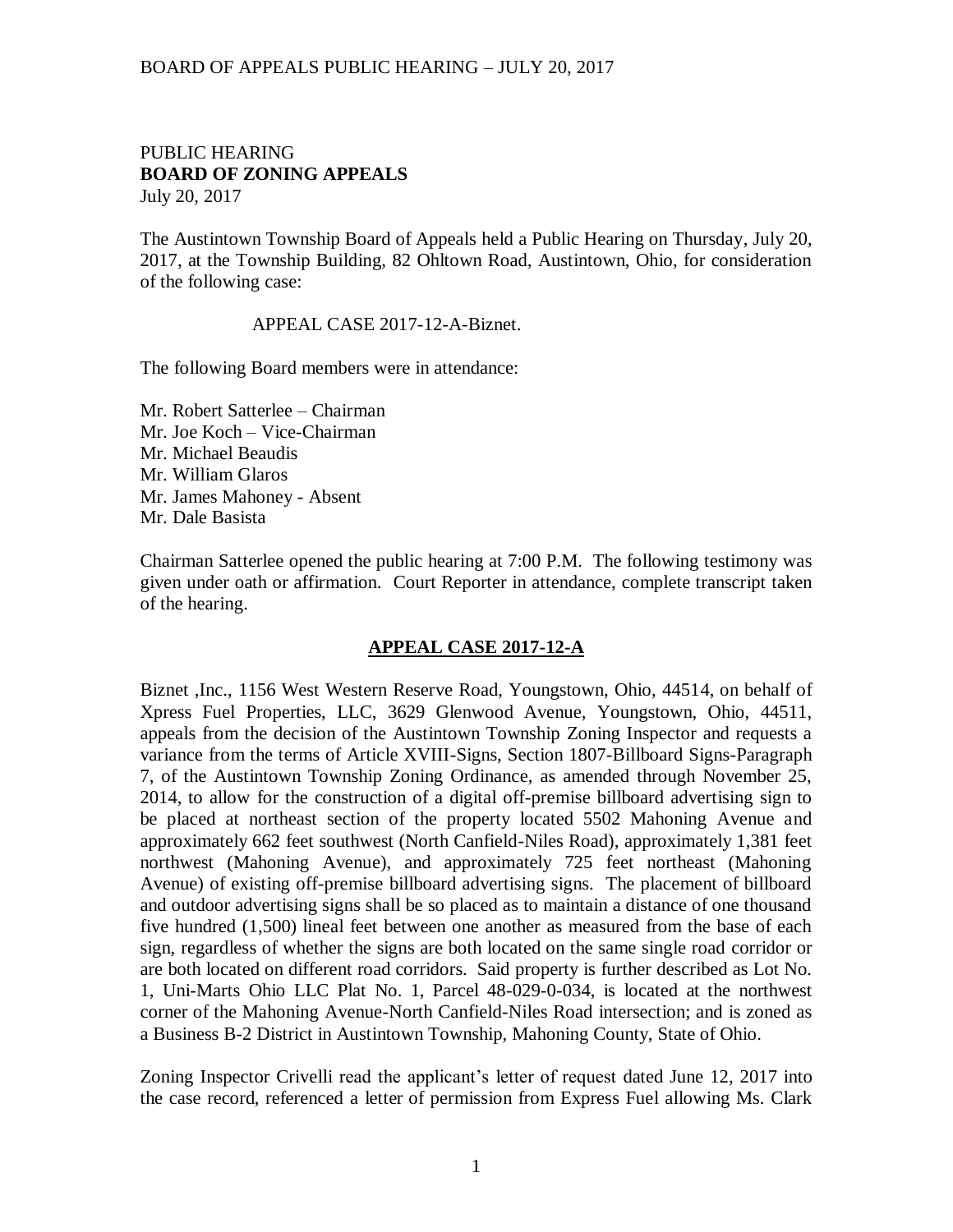to represent their property at the public hearing, referenced a site plan, a GIS area map, a billboard elevation drawing, the case mailing list and four plat maps prepared by the Zoning Office. Also referenced were the township billboard regulations, e-mails between the applicant and zoning office, and three separate GIS drawings prepared by the zoning inspector depicting the distance between the proposed billboard and the closest billboards located north on North Canfield-Niles Road and Mahoning Avenue (east and west of the proposed billboard location). Zoning Inspector Crivelli advised the closet billboard at the time the variance application was submitted was removed by Cocca Development for new plaza currently under construction abutting McDonalds Restaurant to the west.

Mr. Satterlee stated the mailing list for case 2017-12-A will be incorporated into the case record.

Carla Clark, 1156 West Western Reserve Road, Youngstown, Ohio, 44514, stated she intends to place the billboard to face Route 46 traffic.

Mr. Satterlee observed the variance is significant. He suggested unless the Trustees want to change the code to 500 feet the request is way out of line. Ms. Clark suggested her target is traffic on Route 46 and the billboard would not be visible from the other closest billboards and would be placed behind the gas station away from Mahoning Avenue. Mr. Satterlee commented that approval would lead other billboard companies to request substantial variances. Mr. Clark stated she has once sign up in Boardman and this is her forth permit request. She has been in business for two years.

Mr. Basista inquired about the relationship with Express Fuel Mart. Ms. Clark stated she has an agreement to lease a part of their property. The billboard doesn't require a lot of land on the ground.

Mr. Glaros complimented her on the way she presents her cases. Mr. Koch observed there is sign clutter at the intersection. Ms. Clark was appreciative of Mr. Glaros comment and advised Mr. Koch there was no real billboard visibility at the intersection and stated she understands the dilemma the Board has. Mr. Koch commented on the "need" to have visibility at the intersection considering all the billboards in the general area. Ms. Clark advised the proposed sign is much smaller than the typical billboard so it will not be as obtrusive as the larger billboard signs and will have less impact and less clutter. Mr. Koch observed the sign that was at Mike's Lounge was a monstrosity and the area looks better without it.

Mr. Satterlee stated one of the jobs of the Board is to protect the community and this request is substantial. He suggested looking for other locations. Zoning Inspector Crivelli advised her last case was a benefit to both her, the property owner, and the township as that on-premise sign is in very bad shape. Ms. Clark observed the number of non-conforming signs in existence hasn't really caused a problem. Zoning Inspector Crivelli gave a brief overview as to why Austintown adopted the billboard locational requirements. Ms. Clark observed commerce is no longer mainly in the city but has